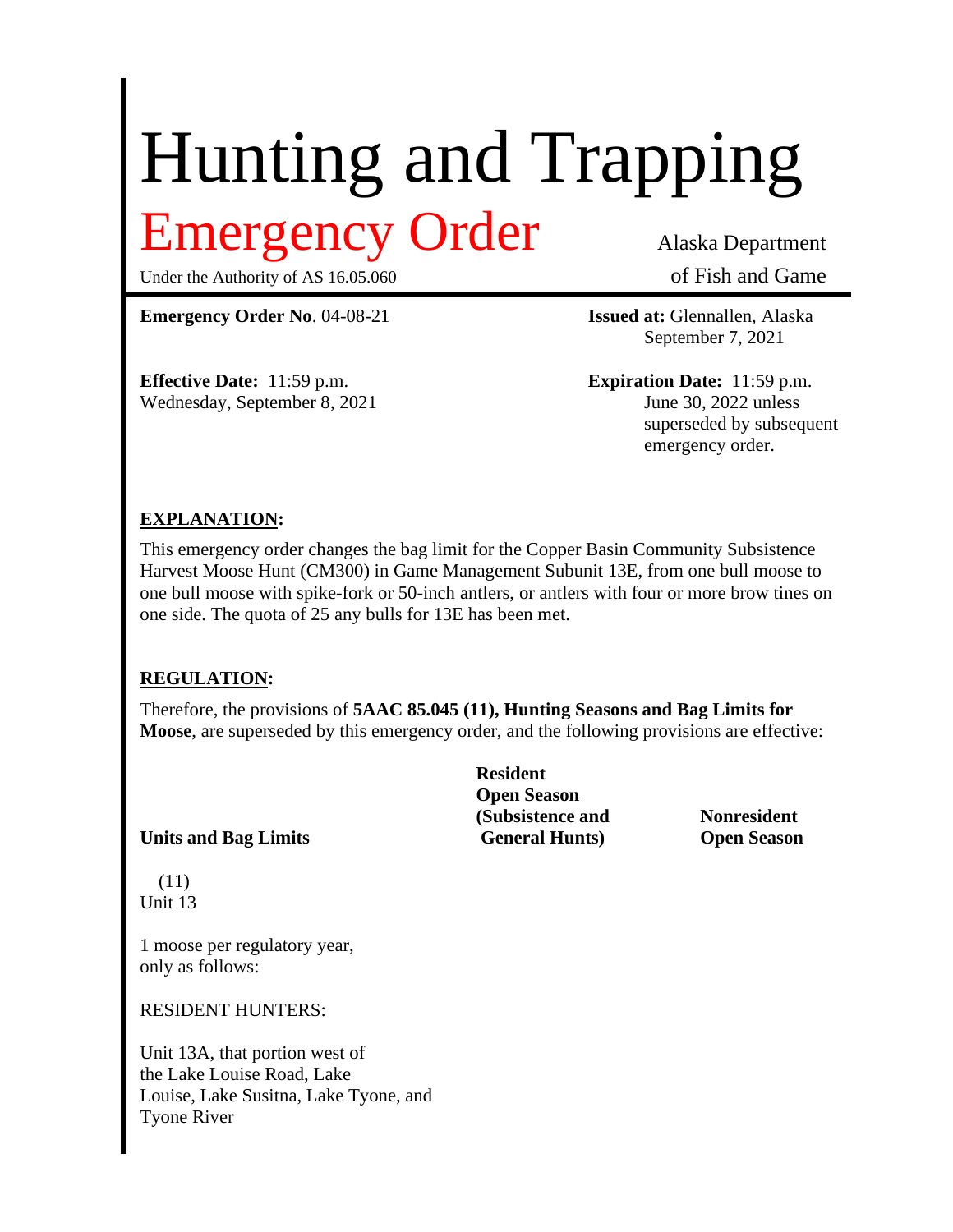1 bull with spike-fork Aug. 20 – Sept. 20 antlers or 50-inch antlers or (Subsistence hunt only) antlers with 4 or more brow tines on one side per harvest report by community harvest permit only; or

…

**Unit 13E 1 bull per harvest report by Aug. 20 – Sept. 8 <u>community harvest permit only</u> (Subsistence hunt that does not meet antler restrictions only) for other resident hunts in the same area; or** 

**1 bull with spike-fork Aug. 20 – Sept. 20 antlersor 50-inch antlers or (Subsistence hunt antlers with 4 or more brow only) tines on one side per harves**t **report by community harvest permit only**; or

…

Remainder of Unit 13

1 bull per harvest report by Aug.  $20 -$ Sept. 20 community harvest permit only (Subsistence hunt however, no more than 100 bulls only that do not meet antler restrictions for other resident hunts in the same area may be taken in the entire community harvest area; or

….

All other moose hunting regulations remain unchanged and are not affected by this emergency order.

> Doug Vincent-Lang Commissioner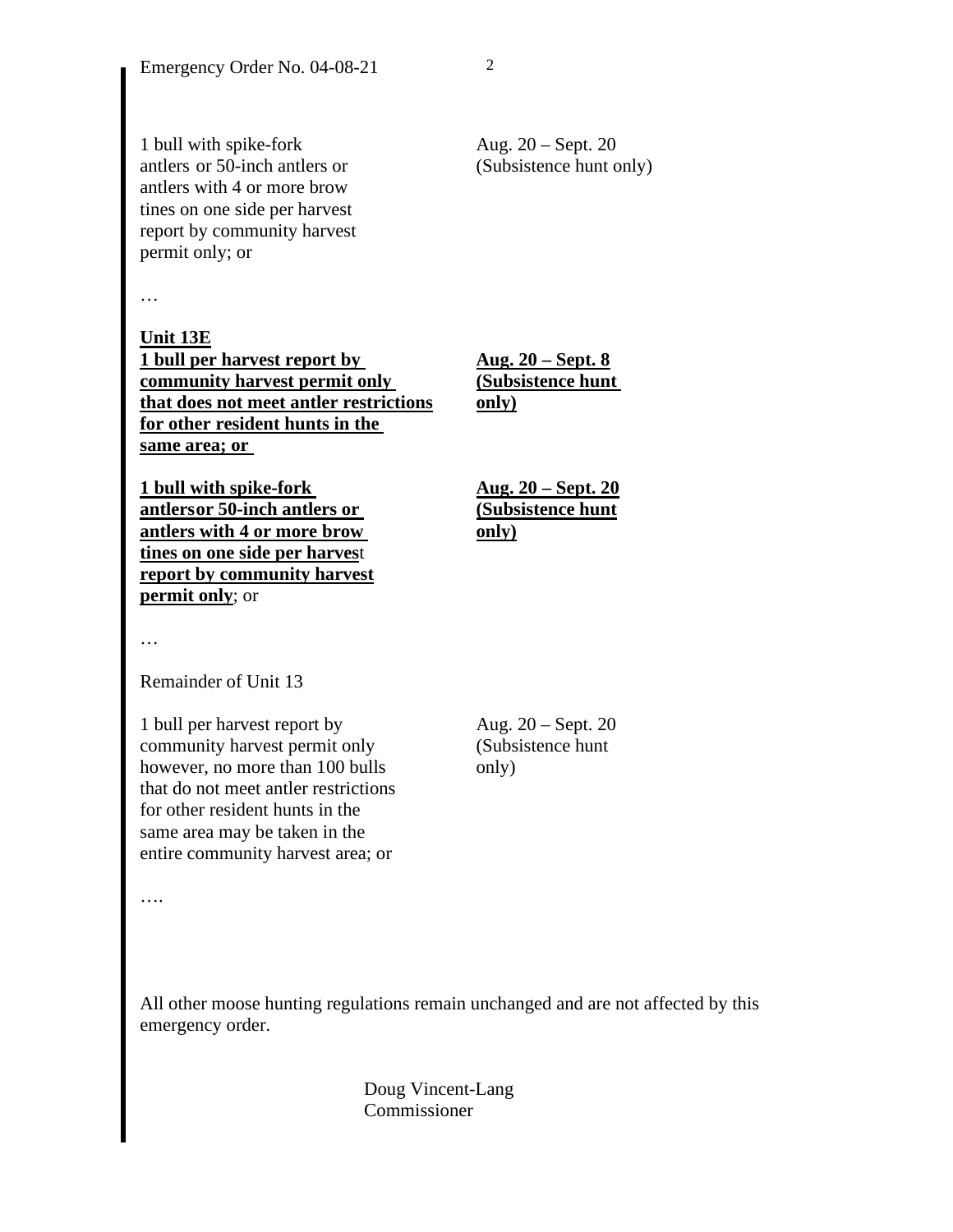By delegation to:

Hest //dd

 Heidi Hatcher Glennallen Area Wildlife Biologist

### **JUSTIFICATION:**

Prior to the hunt, a quota of 25 bull moose that do not conform with the general season antler restrictions was established for the Copper Basin Community Subsistence Harvest Hunt (CM300) in Game Management Unit 13E. The quota in Unit 13E, based on sustainable harvest principles and current population estimates, has been reached.

Copper Basin community moose hunters may still hunt in subunit 13E through the end of the regularly scheduled season (September 20), however all bulls taken beginning Thursday, September  $9<sup>th</sup>$ , with a community harvest ticket must conform to the general hunt antler restrictions (spike-fork antlers or 50-inch antlers or antlers with four or more brow tines on one side).

The Board of Game allocated up to 100 moose that do not conform to general season antler restrictions to the Copper Basin Community Subsistence Harvest Hunt. The cumulative total for quotas for the 2021-22 season is 100 moose. The following table lists the quotas for each hunt area and the general season antler restrictions.

| CM300 Quota of Bulls<br>That Do Not Meet<br>General Season<br>Requirements | Hunt Area              | <b>General Season Antler Restriction for all</b><br>other resident hunters |
|----------------------------------------------------------------------------|------------------------|----------------------------------------------------------------------------|
| 0                                                                          | Open portion of GMU 12 | Spike/fork, or 50" antlers, or 4 or more<br>brow tines                     |
| $\Omega$                                                                   | GMU 13A West           | Spike/fork, or 50" antlers, or 4 or more<br>brow tines                     |
| 5                                                                          | GMU 13A East           | Spike/fork, or 50" antlers, or 4 or more<br>brow tines                     |
| 30                                                                         | GMU 13B                | Spike/fork, or 50" antlers, or 4 or more<br>brow tines                     |
| 10                                                                         | GMU 13C                | Spike/fork, or 50" antlers, or 4 or more<br>brow tines                     |
| 28                                                                         | <b>GMU 13D</b>         | Spike/fork, or 50" antlers, or 4 or more<br>brow tines                     |
| 25                                                                         | GMU 13E                | Spike/fork, or 50" antlers, or 4 or more<br>brow tines                     |
| $\overline{2}$                                                             | <b>GMU 11</b>          | Spike/fork, or 50" antlers, or 3 or more<br>brow tines                     |